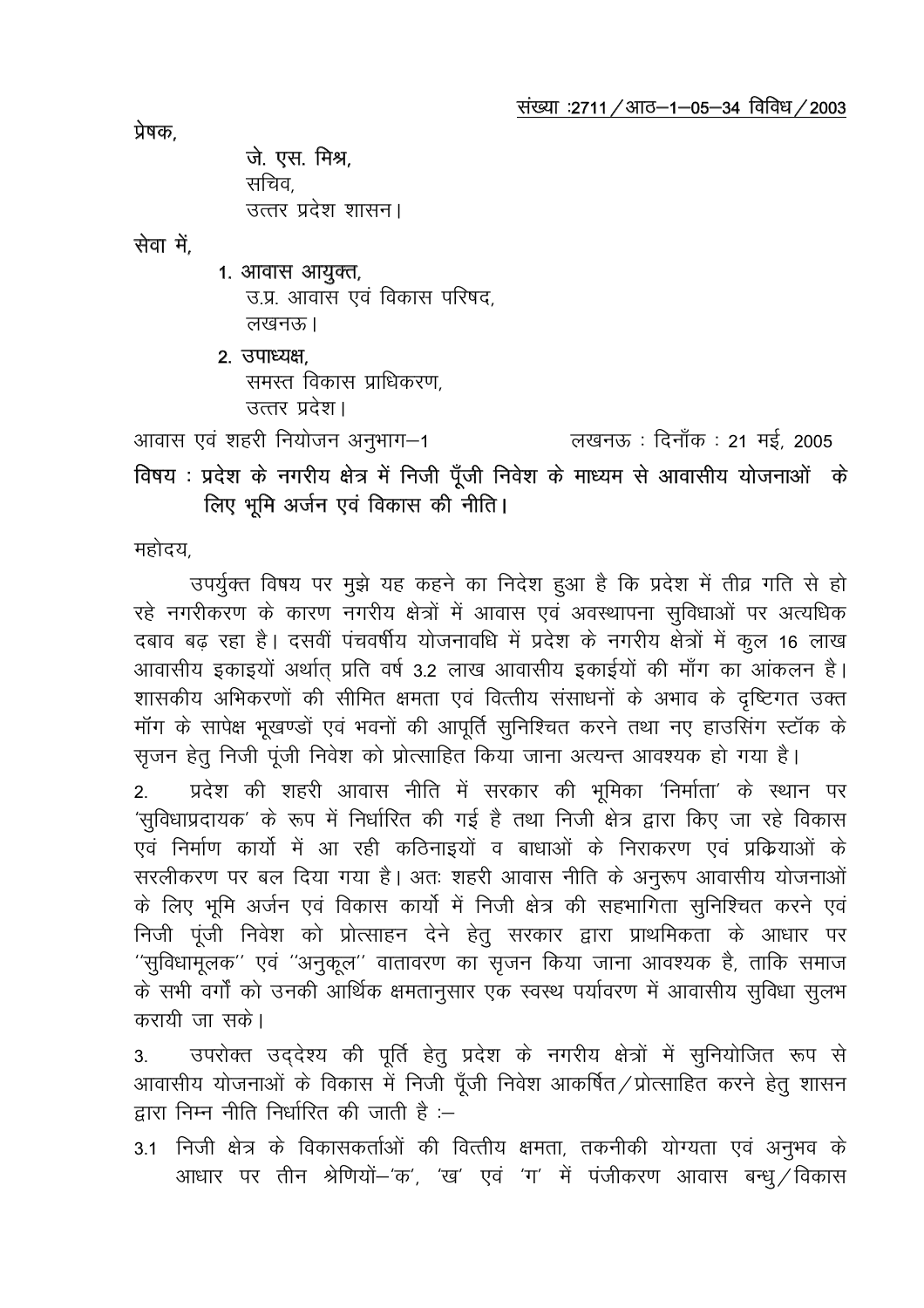प्राधिकरण / आवास एवं विकास परिषद् अथवा शासन द्वारा नामित अभिकरण में किया जायेगा। श्रेणी 'क' में पंजीकरण की अर्हता विगत तीन वर्षों में विकासकर्ता का 'रियल एस्टेट सेक्टर' में न्यूनतम वार्षिक टर्न ओवर रू. 25 करोड़, श्रेणी 'ख' हेतू न्यूनतम वार्षिक टर्न ओवर रू. 15 करोड़ तथा श्रेणी 'ग' हेतू न्यूनतम वार्षिक टर्न ओवर रू 5 करोड़ की अर्हता होगी।

3.2 पंजीकृत विकासकर्ताओं को आवासीय योजनाओं हेतु विकास प्राधिकरण / आवास एवं विकास परिषद् अथवा शासन द्वारा नामित अभिकरण; जिसे आगे 'शासकीय अभिकरण' कहा गया है, द्वारा निम्न प्रणालियों के माध्यम से भूमि उपलब्धता (लैण्ड असेम्बली) एवं विकास में सुविधा प्रदान की जाएगी :-

### अ– 'बल्क' भूमि आवंटन प्रणाली

- (1) शासकीय अभिकरण द्वारा भूमि अधिग्रहण अधिनियम, 1894 एवं यथासम्भव करार नियमावली, 1997 के अधीन भूस्वामियों से आपसी समझौते के आधार पर भूमि अर्जित की जाएगी।
- (2) शासकीय अभिकरण द्वारा भूमि की एकीकृत विकास योजना / ले-आउट प्लान तैयार किया जाएगा जिसके अन्तर्गत 25 एकड से 100 एकड तक के ''माडयूल्स'' बनाए जाएंगे।
- (3) भूमि का आरक्षित मूल्य कुल अर्जन व्यय में 10 प्रतिशत प्रशासनिक व्यय सम्मिलित करते हुए निर्धारित किया जाएगा।
- (4) विभिन्न माड्यूल्स के लिए भूमि के आरक्षित मूल्य पर पंजीकृत विकासकर्ताओं से फाइनेन्शियल बिड़स अर्नेस्ट मनी के साथ सील्ड कवर में आमन्त्रित की जाएगी एवं उच्चतम बिड के आधार पर चयनित विकासकर्ताओं को माड़यूल्स (बल्क भूमि) का आवंटन "एग्रीमेन्ट-टु-डेवलप लीज" के आधार पर किया जाएगा।
- (5) शासकीय अभिकरण एवं पंजीकृत विकासकर्ता के मध्य विकास हेतु किये जाने वाले अनुबन्ध (एग्रीमेन्ट-टु-डेवलप-ऑन लीज) पर विकासकर्ता द्वारा 1.0 प्रतिशत स्टाम्प शुल्क देय होगा।
- (6) शासकीय अभिकरण द्वारा अपनी योजनाओं हेतू अर्जित, परन्तू वर्तमान में उपलब्ध भूमि में से भी पंजीकृत विकासकर्ताओं को अधिकतम 25 प्रतिशत भूमि इस नीति के अधीन निर्धारित उपरोक्त प्रकियानुसार आवंटित की जाएगी।
- विकासकर्ता द्वारा भूमि का नियोजन एवं योजना का कियान्वयन नगर विशेष की  $(7)$ महायोजना गाइडलाईन्स तथा प्रचलित "बिल्डिंग बाई-लाज" के अनुसार किया जाएगा।
- विकासकर्ता द्वारा योजना की डिटेल प्रोजेक्ट रिपोर्ट (डी.पी.आर.) शासकीय  $(8)$ अभिकरण को प्रस्तुत की जाएगी; जिसमें योजना का ले-आउट प्लान, लैण्ड यूज़ प्लान, इन्फ्रास्ट्रक्चर एवं सर्विसेज की विशिष्टियाँ एवं प्लान, 5 वर्षो में योजना का कियान्वयन पूर्ण करने हेतु समय-सारिणी, वित्त पोषण व्यवस्था, सम्पत्ति प्रबन्धन एवं रख-रखाव, इत्यादि से सम्बन्धित विवरण शामिल होंगे।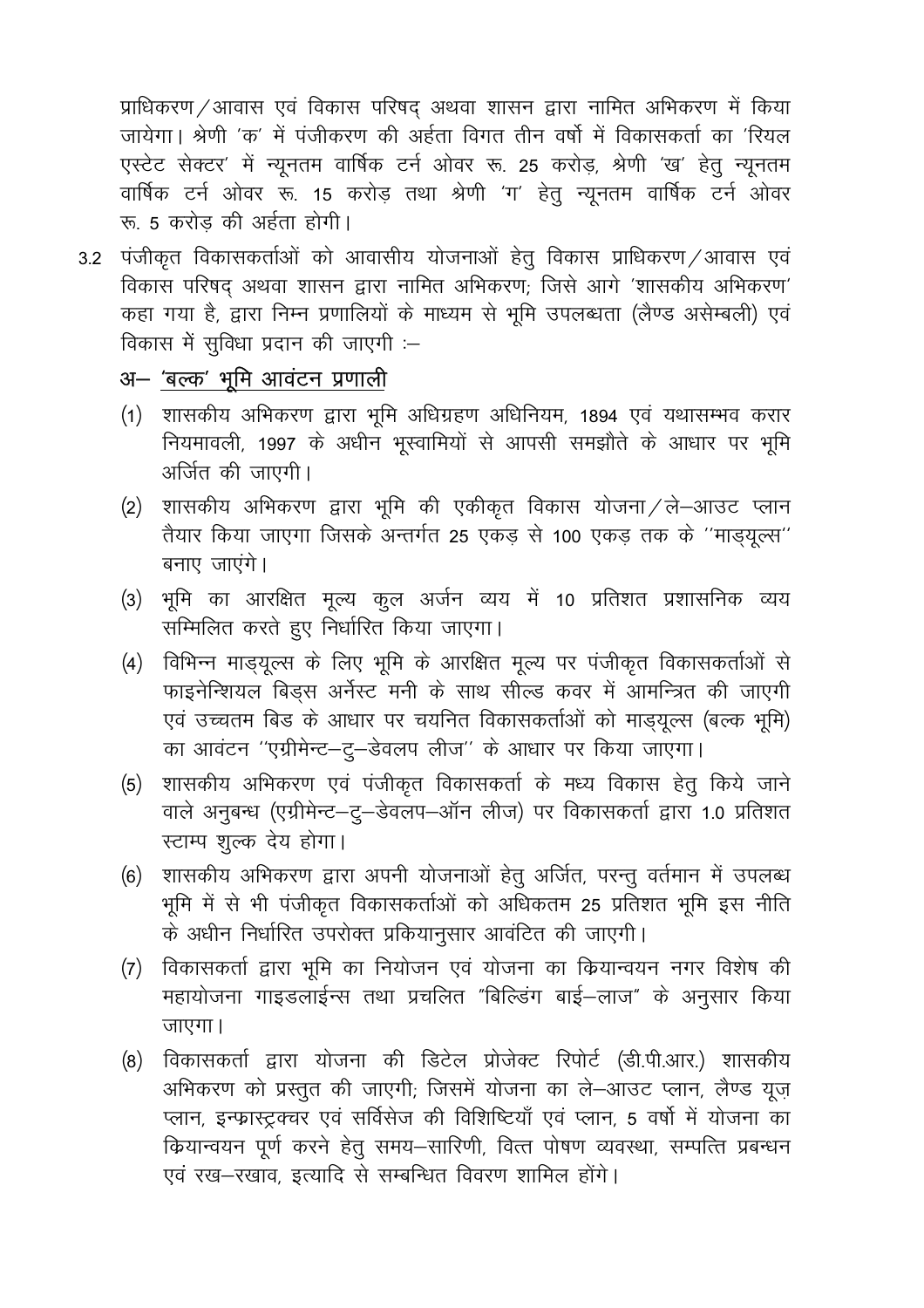- (9) शासकीय अभिकरण द्वारा डी.पी.आर. पर 30 दिन के अन्दर अनुमोदन प्रदान कर दिया जाएगा।
- (10) शासकीय अभिकरण एवं विकासकर्ता के मध्य उक्त बिन्दु-(5) के अनुसार निष्पादित किए जाने वाले अनुबन्ध के अन्तर्गत योजना का कियान्वयन डी.पी.आर. के अनुरूप एवं उसमें निर्धारित समय-सारिणी के अनुसार पूर्ण करने तथा आन्तरिक विकास कार्यों की गुणवत्ता सुनिश्चित करने से सम्बन्धित सभी आवश्यक शर्ते एवं प्रतिबन्ध शामिल किए जाएंगे।
- (11) योजनान्तर्गत वाह्य विकास कार्य शासकीय अभिकरण द्वारा निष्पादित कराए जाएंगे जिसके लिए विकासकर्ता द्वारा शासकीय अभिकरण को विभिन्न मदों हेत निर्धारित दरों पर वाहय विकास शुल्क देय होगा।
- (12) योजनान्तर्गत समस्त आन्तरिक विकास कार्य विकासकर्ता द्वारा किये जाएंगे।
- (13) विकासकर्ता द्वारा योजनान्तर्गत 10 प्रतिशत भवन / भूखण्ड आर्थिक दृष्टि से दूर्बल आय वर्ग एवं 10 प्रतिशत भवन/भूखण्ड अल्प आय वर्ग के लाभार्थियों को शासकीय अभिकरण द्वारा पूर्व निर्धारित लागत पर एवं मानकों के अनुसार अनिवार्य रूप से निर्मित कर विकय किये जायेंगे।

## "इस प्रकार विकासकर्ता द्वारा प्रश्नगत 20 प्रतिशत भवन/भूखण्ड वास्तविक रूप से आर्थिक दृष्टि से दुर्बल एवं अल्प आय वर्ग के लाभार्थियों को विकय किया जाना सुनिश्चित किया जाएगा।"

- (14) भू-अर्जन के फलस्वरूप विस्थापित भू-स्वामियों / किसानों के पुनर्वास हेतु विकासकर्ता द्वारा योजनान्तर्गत प्रत्येक परिवार को (आवेदन करने की दशा में) प्रदेश सरकार की पुनर्वास नीति / शासनादेशों के प्राविधानों के अनुसार आवश्यक कार्यवाही की जाएगी।
- (15) योजना हेतु अर्जित भूमि के अन्तर्गत स्थित आबादी को समायोजित करते हुए विकासकर्ता द्वारा उनके लिए आवश्यक जनसुविधाएं उपलब्ध कराई जाएंगी।
- (16) योजनान्तर्गत निर्धारित मानकों के अनुसार पुलिस स्टेशन, फायर स्टेशन, कूड़ा घर, सीवेज ट्रीटमेंट प्लान्ट तथा विद्युत् सब-स्टेशन प्रस्तावित किये जायेंगे; जिनके लिए विकासकर्ता द्वारा निःशुल्क भूमि उपलब्ध करायी जायेगी। इसके अतिरिक्त अन्य प्रस्तावित सामुदायिक सुविधाओं यथा– पोस्ट आफिस, टेलीफोन एक्सचेन्ज, राजकीय प्राथमिक पाठशाला, प्राथमिक स्वास्थ्य केन्द्र, आदि के लिए शासन द्वारा समय-समय पर निर्धारित नीति के अनुसार भूमि उपलब्ध कराई जाएगी।
- (17) योजनान्तर्गत भूमि विकास एवं सम्पत्तियों के विक्रय का दायित्व विकासकर्ता का होगा। आवन्टियों के पक्ष में हस्तान्तरण विलेख शासकीय अभिकरण द्वारा निष्पादित किए जाएंगे; जिस हेतु आवंटी द्वारा शासन को नियमानुसार "स्टाम्प शुल्क" एवं शासकीय अभिकरण को "फ्री-होल्ड" शुल्क देय होगा।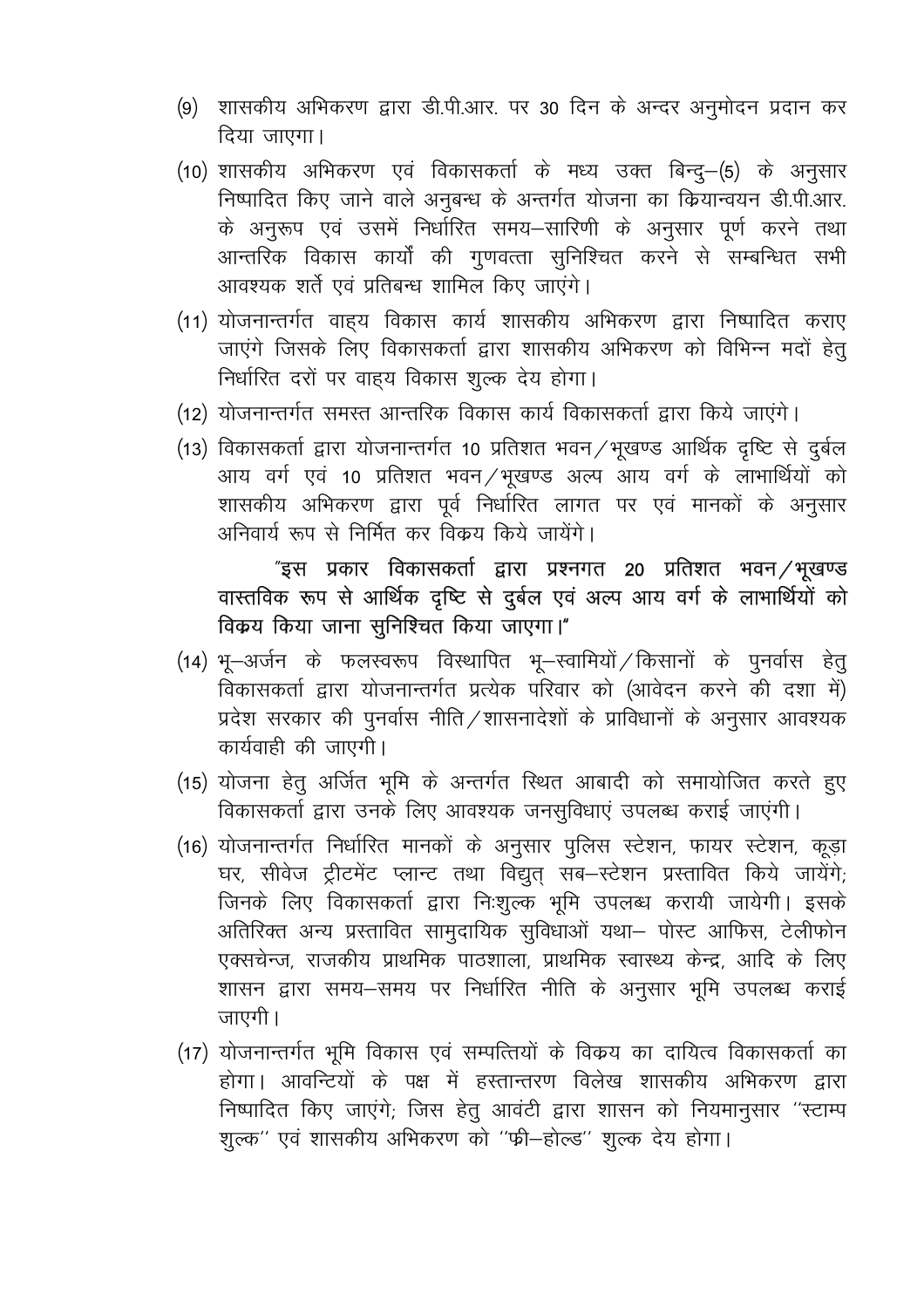- (18) योजना की 25 प्रतिशत भूमि एवं उस पर निर्मित सम्पत्तियों के विकय का अधिकार शासकीय अभिकरण द्वारा अपने पास रोक कर रखा जाएगा; जिससे भू-अर्जन अथवा विकास कार्यों की यदि कोई देयता बनती है, तो उसकी प्रतिपूर्ति की जा सकें। विकासकर्ता द्वारा विशिष्टियों के अनुरूप विकास कार्य जैसे–जैसे पूर्ण किए जाएंगे एवं शासकीय अभिकरण की देयता का भूगतान किया जाएगा, उसी अनुपात में सम्पत्तियों के हस्तान्तरण का अधिकार पुनः विकासकर्ता को उपलब्ध होता जाएगा।
- (19) विकसित योजना की सेवाओं का स्थानीय निकाय को हस्तान्तरण होने तक उनका रख-रखाव विकासकर्ता द्वारा किया जाएगा; जिसके लिए विकासकर्ता को आवंटियों से यथोचित रख-रखाव व्यय लेने का अधिकार होगा।

## ब– लाईसेन्स आधारित विकास अनूज्ञा प्रणाली

- (1) शासकीय अभिकरण द्वारा पंजीकृत विकासकर्ता को 'लाईसेन्स' के आधार पर न्यूनतम 50 एकड़ भूमि क्रय एवं विकास करने की अनुज्ञा निर्धारित लाईसेन्स शुल्क लेकर प्रदान की जायेगी। लाईसेन्स शुल्क लिए जाने हेतू उत्तर प्रदेश नगर योजना और विकास अधिनियम, 1973, उत्तर प्रदेश आवास एवं विकास परिषद अधिनियम, 1965 तथा अन्य संगत अधिनियमों में आवश्यक प्राविधान किये जाएंगे।
- (2) विकासकर्ता द्वारा भूमि जुटाव हेतु प्रत्येक स्थल के लिए पृथक लाईसेन्स प्राप्त किया जाएगा जो दो वर्षों के लिए वैध होगा एवं जिसका नवीनीकरण निर्धारित शूल्क के भूगतान पर एक और वर्ष के लिए किया जा सकेगा।
- (3) विकासकर्ता को लाईसेन्स अनुज्ञा प्रदान करने के साथ ही भूमि अधिग्रहण अधिनियम, 1894 की धारा-4 अथवा उत्तर प्रदेश नगर योजना और विकास अधिनियम, 1973 / उत्तर प्रदेश आवास एवं विकास परिषद अधिनियम, 1965 के सूसंगत प्राविधानों के अधीन संबंधित अभिकरणों द्वारा भू–अर्जन हेतू अधिसूचना जारी की जायेगी; जिसके लिए विकासकर्ता द्वारा प्रतिकर के रूप में वॉछित अग्रिम धनराशि एवं उसका 10 प्रतिशत प्रशासनिक व्यय शासकीय अभिकरण के पास जमा किया जाएगा।
- (4) तत्पश्चात् विकासकर्ता द्वारा न्यूनतम 60 प्रतिशत भूमि कय कर लिए जाने पर योजना हेतु आवश्यक शेष भूमि का अर्जन शासकीय अभिकरण द्वारा भूमि अधिग्रहण अधिनियम के अधीन किया जायेगा। इस हेतु अपेक्षित अर्जन व्यय एवं अपेक्षित समानुपातिक प्रशासनिक व्यय का भूगतान विकासकर्ता द्वारा शासकीय अभिकरण को किया जायेगा। उक्त अर्जन व्यय के अतिरिक्त स्टाम्प शुल्क एवं भविष्य में भू-अर्जन की दर में किसी न्यायालय द्वारा वृद्धि किये जाने अथवा अर्जन सम्बन्धी किसी विवाद के फलस्वरूप उत्पन्न किसी भी देयता का दायित्व विकासकर्ता का होगा।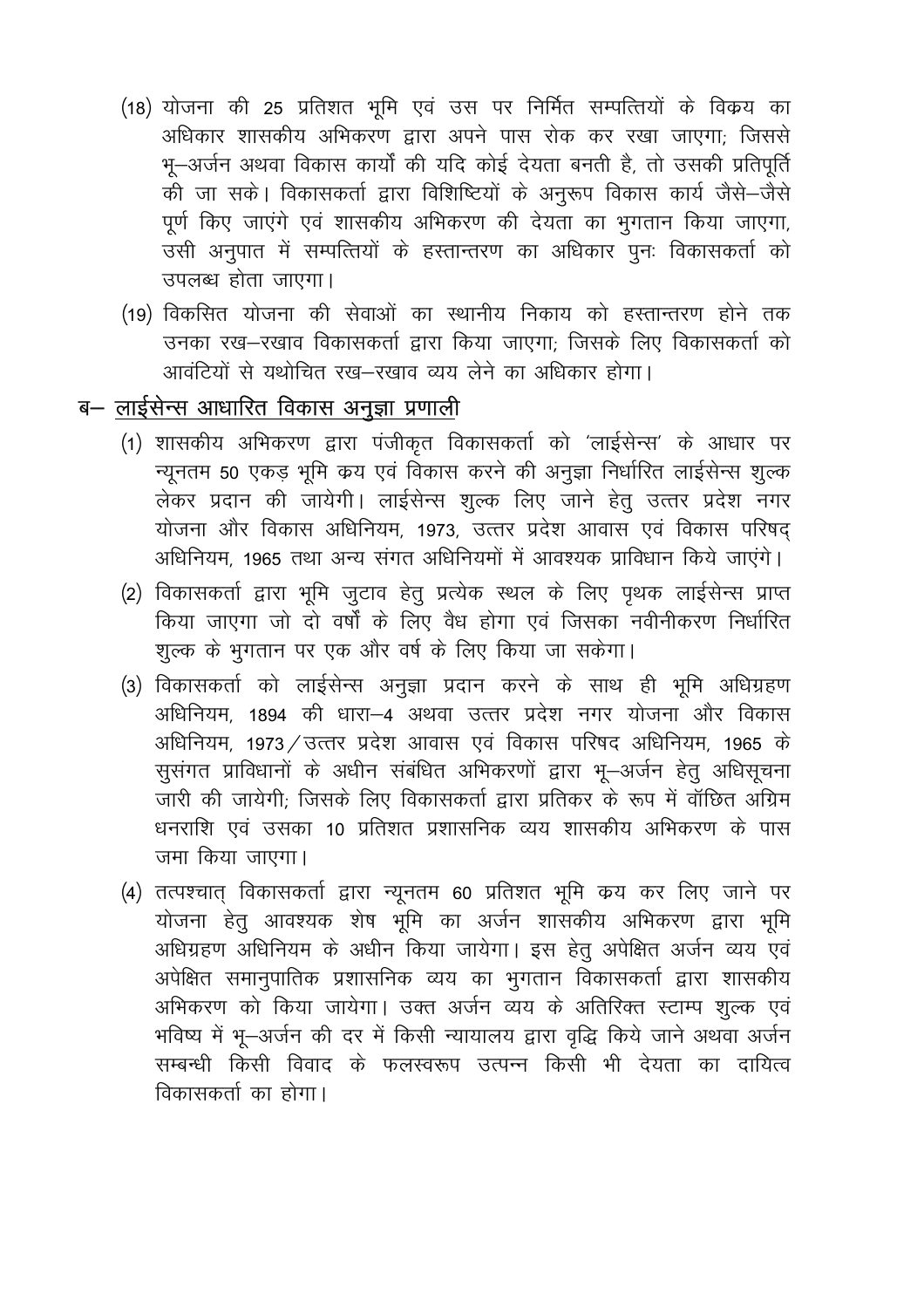- (5) पंजीकृत विकासकर्ताओं के साथ किये जाने वाले एग्रीमेंट में यह शर्त स्पष्ट रूप से उल्लिखित की जाएगी कि उनके द्वारा भू–धारकों से सीधे भूमि कय करते समय संबंधित भू-धारकों के हितों का संरक्षण सुनिश्चित किया जाय।
- (6) इस प्रणाली के अधीन आवासीय योजनाओं के कियान्वयन हेतू पंजीकृत विकासकर्ता द्वारा कर एवं निबन्धन विभाग की अधिसूचना संख्याः क.नि.5-2716 / 11-2003-500(87) / 2001 दिनांक 22 मई, 2003 के प्रस्तर-(1) के अनुसार स्टाम्प शूल्क देय होगा।
- (7) योजनान्तर्गत ग्राम समाज अथवा नगर निकाय के प्रबन्धन में निहित भूमि का नियमानुसार पुनर्ग्रहण करके तदविषयक नियमों /शासनादेशों के अधीन सम्बन्धित विकासकर्ता को आवंटित एवं हस्तान्तरित की जाएगी। उक्त भूमि का स्टाम्प शुल्क सहित समस्त व्यय विकासकर्ता द्वारा वहन किया जाएगा।
- (8) विकासकर्ता द्वारा भूमि का नियोजन एवं योजना का कियान्वयन नगर विशेष की महायोजना गाइडलाईन्स तथा प्रचलित ''बिल्डिंग बाई–लाज'' के अनुसार किया जाएगा।
- (9) विकासकर्ता द्वारा योजना की डिटेल प्रोजेक्ट रिपोर्ट (डी.पी.आर.) शासकीय अभिकरण को प्रस्तुत की जाएगी; जिसके अन्तर्गत ले-आउट प्लान, लैण्ड यूज़ प्लान, इन्फ्रास्ट्रक्चर एवं सर्विसेज की विशिष्टियाँ एवं प्लान, 05 वर्षों में योजना का कियान्वयन पूर्ण करने हेतू समय–सारिणी, वित्त पोषण व्यवस्था, सम्पत्ति प्रबन्धन एवं रख-रखाव, इत्यादि से सम्बन्धित विवरण शामिल होंगे।
- (10)शासकीय अभिकरण द्वारा डी.पी.आर. पर 30 दिन के अन्दर अनुमोदन प्रदान कर दिया जाएगा।
- (11) योजना का कियान्वयन डी.पी.आर. के अनुरूप एवं उसमें निर्धारित समय-सारिणी के अनुसार पूर्ण करने तथा आन्तरिक एवं वाहय विकास कार्यों की गुणवत्ता सुनिश्चित करने के लिए शासकीय अभिकरण द्वारा विकासकर्ता के साथ अनुबन्ध निष्पादित किया जाएगा।
- (12) योजना के आन्तरिक एवं वाह्य विकास कार्य विकासकर्ता द्वारा स्वयं कियान्वित कराये जायेंगे: जिनकी समस्त लागत विकासकर्ता द्वारा वहन की जाएगी।

यदि योजना में कतिपय ट्रंक सेवाओं जैसे रोड, कनेक्शन, जल-निकासी, जलापूर्ति, ड्रेनेज, सीवरेज आदि हेतु 'कनेक्टिविटी' प्राप्त की जाती है, तो उसके लिए विकासकर्ता द्वारा शासकीय अभिकरण को समानुपातिक व्यय देय होगा। इसके अतिरिक्त नगर स्तरीय विशिष्ट अवस्थापना परियोजनाओं हेतू भी विकासकर्ता द्वारा शासकीय अभिकरण को निर्धारित दर पर विकास शुल्क देय होगा।

(13) विकासकर्ता द्वारा योजनान्तर्गत 10 प्रतिशत भवन / भूखण्ड आर्थिक दृष्टि से दुर्बल आय वर्ग एवं 10 प्रतिशत भवन / भूखण्ड अल्प आय वर्ग के लाभार्थियों को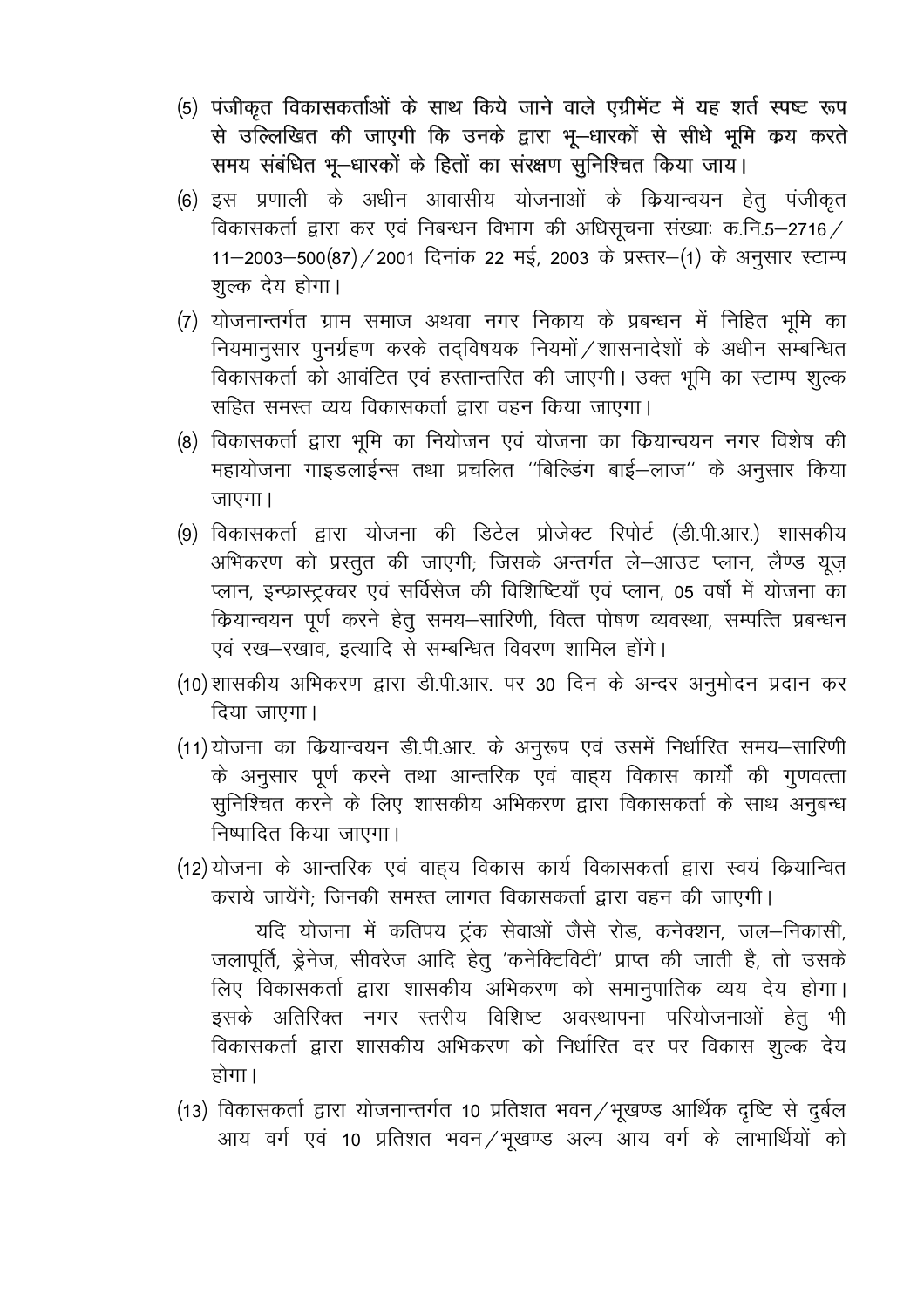शासकीय अभिकरण द्वारा पूर्व निर्धारित लागत पर एवं मानकों के अनुसार अनिवार्य रूप से निर्मित कर विकय किये जायेंगे।

इस प्रकार विकासकर्ता द्वारा प्रश्नगत 20 प्रतिशत भवन / भूखण्ड वास्तविक रूप से आर्थिक दृष्टि से दुर्बल एवं अल्प आय वर्ग के लाभार्थियों को विकय किया जाना सुनिश्चित किया जाएगा।

- (14)योजनान्तर्गत निर्धारित मानकों के अनुसार पुलिस स्टेशन, फायर स्टेशन तथा विद्युत् सब-स्टेशन प्रस्तावित किये जायेंगे, जिनके लिए विकासकर्ता द्वारा निःशुल्क भूमि उपलब्ध करायी जायेगी। इसके अतिरिक्त अन्य प्रस्तावित सामुदायिक सुविधाओं यथा- पोस्ट आफिस, टेलीफोन एक्सचेन्ज, राजकीय प्राथमिक पाठशाला, प्राथमिक स्वास्थ्य केन्द्र आदि के लिए शासन द्वारा समय-समय पर जारी आवंटन एवं मूल्य निर्धारण नीति के अनुसार भूमि उपलब्ध कराई जाएगी।
- (15)भू-अर्जन के फलस्वरूप विस्थापित भू-स्वामियों / किसानों के पुनर्वास हेतु विकासकर्ता द्वारा योजनान्तर्गत प्रत्येक परिवार को (आवेदन करने की दशा में) प्रदेश सरकार की पुनर्वास नीति / शासनादेशों के प्राविधानों के अनुसार आवश्यक कार्यवाही की जाएगी।
- (16) योजना हेतु अर्जित भूमि के अन्तर्गत स्थित आबादी को समायोजित करते हुए विकासकर्ता द्वारा उनके लिए आवश्यक जनसुविधाएं उपलब्ध कराई जाएंगी।
- (17) योजना की 25 प्रतिशत भूमि एवं उस पर निर्मित सम्पत्तियों के विकय का अधिकार शासकीय अभिकरण द्वारा अपने पास रोक कर रखा जाएगा जिससे भू-अर्जन अथवा विकास कार्यों की यदि कोई देयता बनती है, तो उसकी प्रतिपूर्ति की जा सकें। विकासकर्ता द्वारा विशिष्टियों के अनुरूप विकास कार्य जैसे–जैसे पूर्ण किए जाएंगे एवं शासकीय अभिकरण की देयता का भुगतान किया जाएगा, उसी अनुपात में सम्पत्तियों के हस्तान्तरण का अधिकार पुनः विकासकर्ता को उपलब्ध होता जाएगा।
- (18) विकसित योजना की सेवाओं का स्थानीय निकायों को हस्तान्तरण होने तक उनका रख-रखाव विकासकर्ता द्वारा किया जाएगा; जिसके लिए विकासकर्ता को आवंटियों से यथोचित रख-रखाव व्यय लेने का अधिकार होगा।

उपर्युक्त दोनों प्रणालियों के अधीन आवासीय योजनाओं के कियान्वयन हेतू वाहय  $4.$ विकास शुल्क के साथ–साथ वाह्य विकास की विभिन्न मदों हेतु युक्तिसंगत दरों का विश्लेषण कर सन्निहित वास्तविक व्यय के आधार पर वाहय विकास शुल्क की गणना हेतू शासन द्वारा मापदण्ड निर्धारित किये जाएंगे।

विकासकर्ता को विद्युत्–आपूर्ति की सुविधा मुहैया कराने के लिए उत्तर प्रदेश पावर 5. कारपोरेशन लिमिटेड द्वारा विद्युत् कनेक्शन एवं आवश्यक विद्युत भार प्राथमिकता के आधार पर एवं समयबद्ध रूप से स्वीकृत किये जायेंगे तथा विकासकर्ता को विद्युतीकरण सम्बन्धी कार्यों को स्वयं कियान्वित किए जाने की अनुमति निर्धारित मापदण्ड पूर्ण करने पर